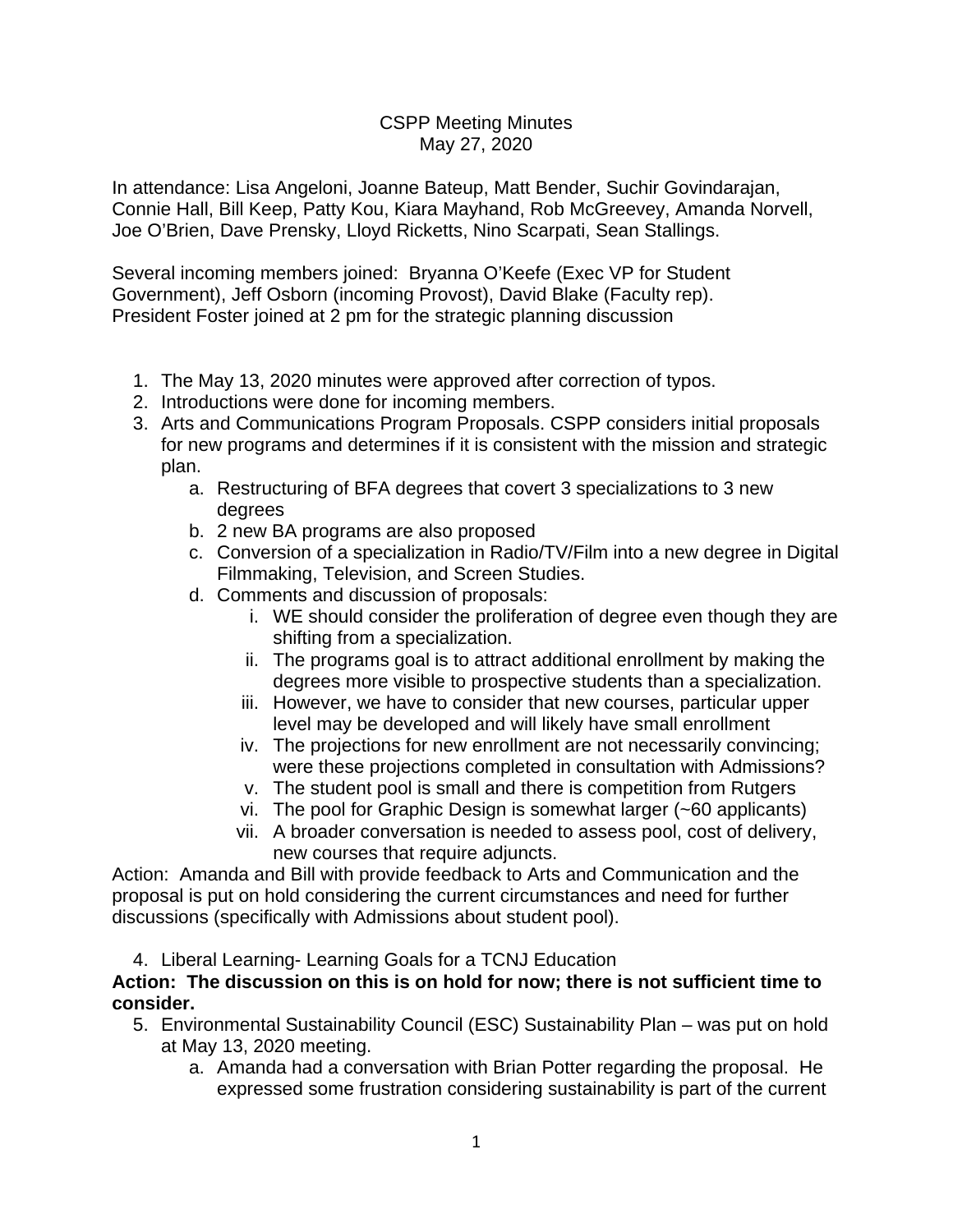strategic plan, not just a future strategic goal. He also indicated that several initiatives were low or no cost.

- b. Last December CSPP had supported the development of the plan.
- c. The reality is that under the current circumstances this plan, as others, is placed on hold.
- 6. Strategic Planning, President Foster
	- a. How should we think about strategic planning now, considering the urgent priorities?
	- b. In February some ideas were put forward and CSPP was asked to explore some aspects more deeply as sub-committees in the 3 pillars (diversification, differentiation, external partnerships/relations). The proposed forums were not held due to the limited means of obtaining input and other urgent priorities (eg budget).
	- c. So now, how do we consider the current circumstances that will affect us for some time?. As a primarily on campus model, we are vulnerable. So now, we can ask ourselves: Do we have the right mission? Do we need more, different markets etc.
	- d. Is there an appetite to transform certain aspects of the mission and how do we begin seeking input from the campus?
	- e. The information gained by the sub-committees is still valuable, but taking a step back to look at our Mission and core values before moving forward. The external landscape has changed. The core mission may remain, or it may expand.
	- f. Consider our current product and current customers and then look at possible new products and customers. Expanding customers (e.g. add adult learners, veterans) is a change in mission. Change product (include face to face and hybrid) also changes the mission.
	- g. We should also look at other institutions that are doing strategic planning (e.g. William and Mary).
	- h. There are institutions that will not survive and could be partners with institutions that are better placed. There may be opportunities presented that we may want to consider. We should have some criteria in place in order to be prepared to take advantage of them.
	- i. We also need to consider the pillar of differentiation. We cannot what other institutions may do as a result of the circumstances so difficult to know how to differentiate ourselves.
	- j. What data, training, background is needed to bring to forums?
	- k. Are all the assumptions regarding demographics still true now?
	- l. Will this disruption and experience with remote learning actually make an on campus experience more attractive to students?
	- m. From this point, we will starting with Mission and Vision, look at assumptions, assess the external landscape and consider our strengths within that landscape.
	- n. Practical considerations: